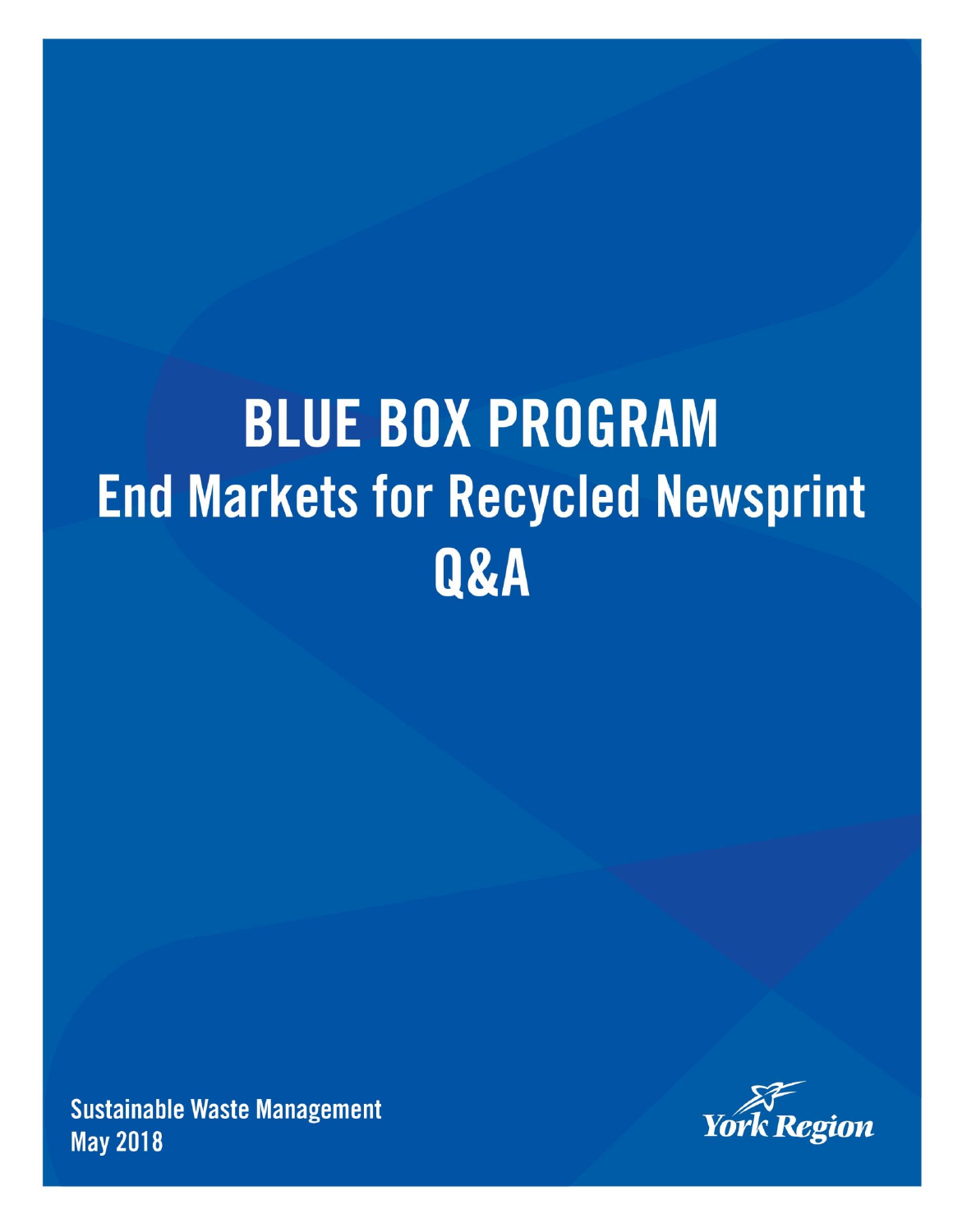# Blue Box Program End Markets for Recycled Newsprint - Q&A

## **Table of Contents**

| 1.0              |                                                                       |  |
|------------------|-----------------------------------------------------------------------|--|
| 1.1              | What trends are we seeing in China and India on paper use and are we  |  |
| 1.2              | Why is there no domestic market for paper? What happens to newspapers |  |
| 1.3              | Why have China and India implemented such highly restrictive          |  |
|                  |                                                                       |  |
| 2.0              |                                                                       |  |
| 2.1              | Should we move to a dual stream blue box program and separate fibres  |  |
| $2.2\phantom{0}$ |                                                                       |  |
| 2.3              |                                                                       |  |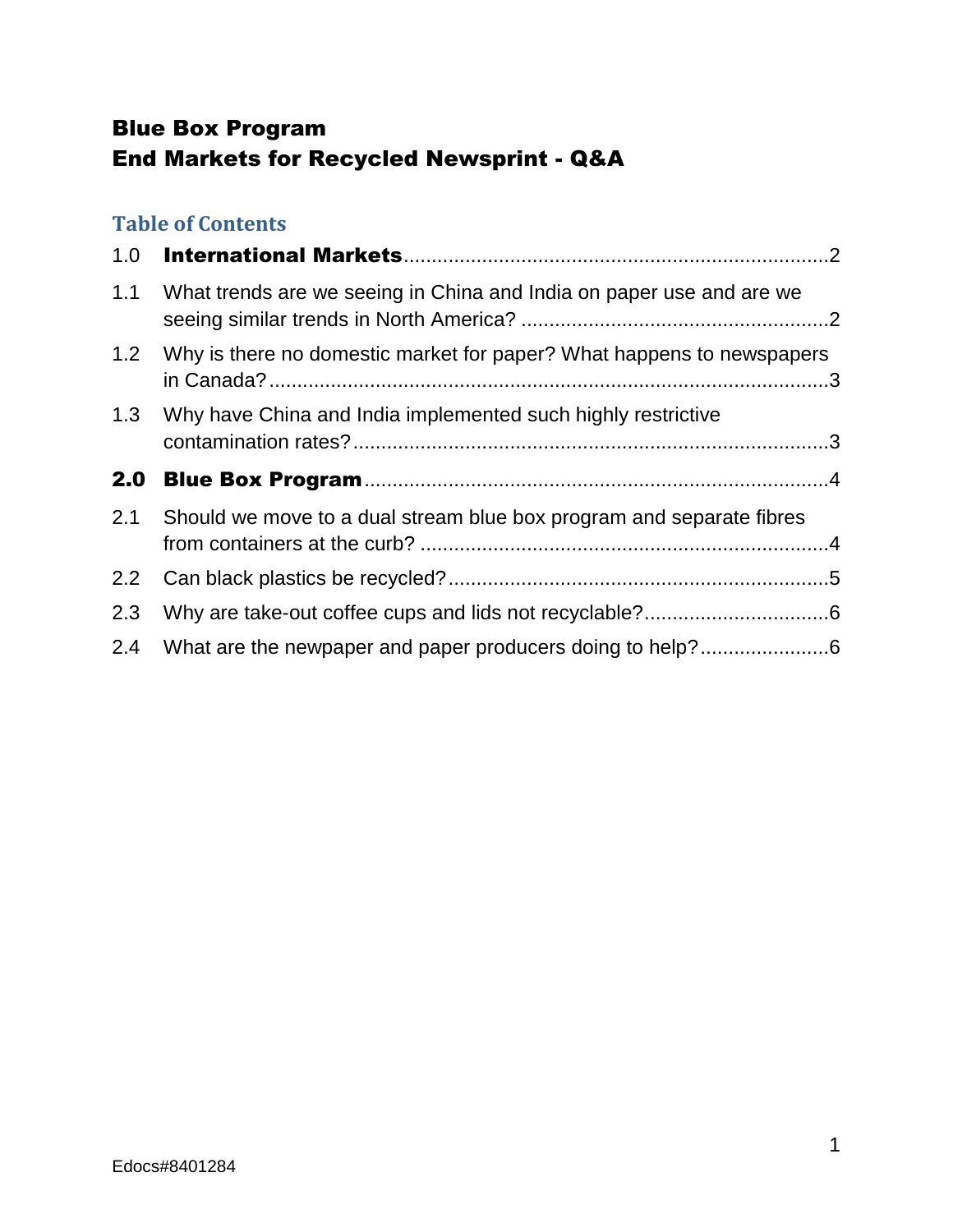## <span id="page-2-0"></span>**1.0** International Markets

#### <span id="page-2-1"></span>**1.1 What trends are we seeing in China and India on paper use and are we seeing similar trends in North America?**

Declining newspaper readership and a shift to digital news in Europe and North America has decreased paper consumption (magazines, catalogs, newspapers, printed advertising, flyers and mail) limiting the amount of paper that can be recovered. However, Asia is seeing an increase in paper consumption due to an increase in literacy rates, rising household incomes, a growing urban population and consumerism.

China's economic growth over the last 25 years has increased demand for paper products. Similar to the rest of Asia, demand for paper products in China can be attributed to rising household incomes, an increase in consumption and an increase in printed advertisement and commercial printing. Increased household incomes make newspapers more affordable and higher literacy rates have increased the demand for newsprint. Currently, China has about 2,000 newspapers, up from about 70 newspapers15 years ago.

On a global level, paper consumption is growing. India is the fastest-growing paper market globally. Advances in education, a fast-growing middle class, strong growth in a number of industry sectors and organized retailing are the main drivers of demand for paper and packaging products. India relies on recovered paper from other parts of the world as much of the paper consumed within India is being disposed of or reused rather than recycled (e.g. newspapers are used as food or fruit wrapping while cardboard boxes tend to be reused in households and shops). Consumerism is rapidly growing in India, resulting in rapid growth in the paper packaging sector and increased demand for paper and paper board to create paper-based packaging. The Indian Paper Manufacturers Association expects demand in that country to reach 20 million tonnes by 2020.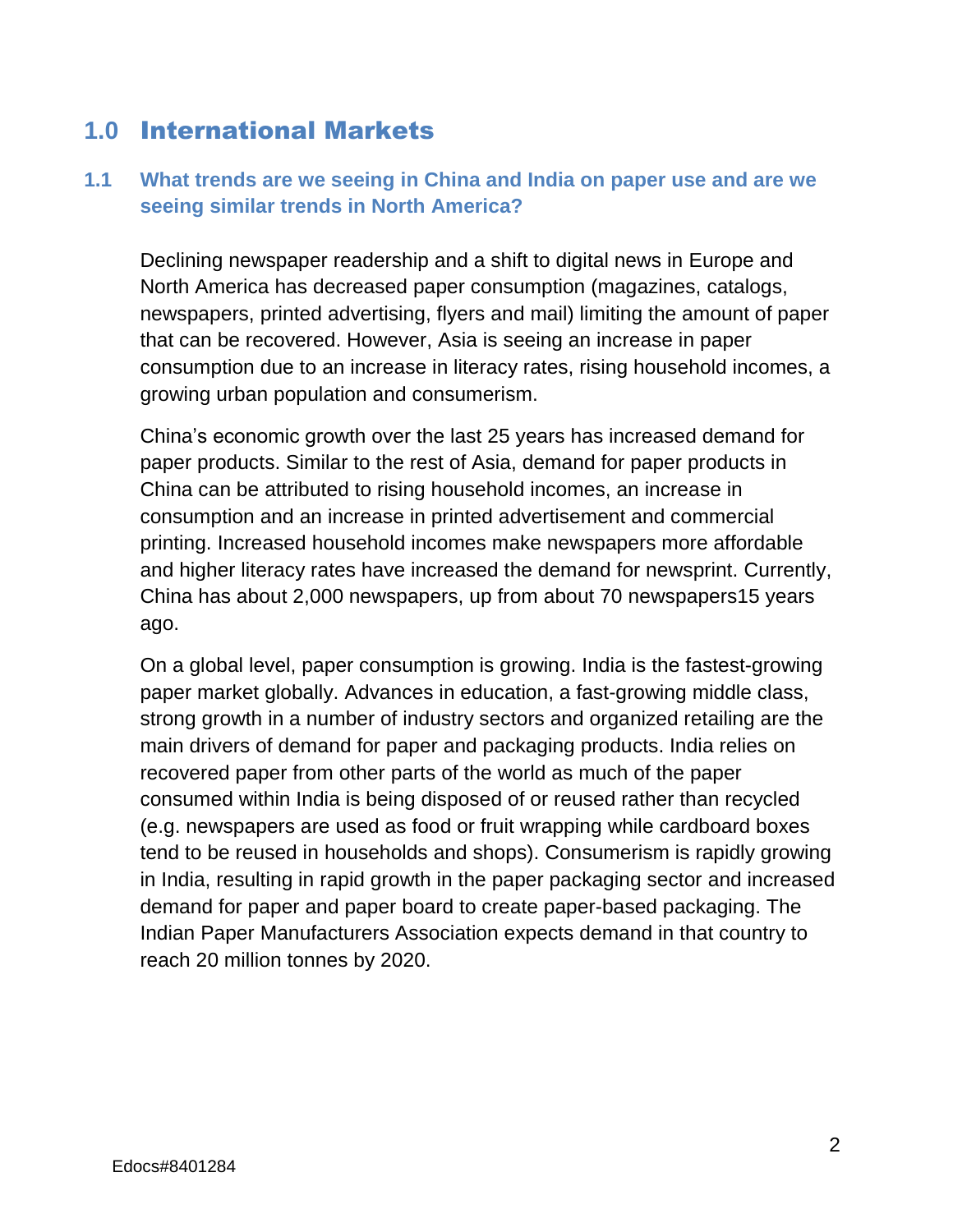#### <span id="page-3-0"></span>**1.2 Why is there no domestic market for paper? What happens to newspapers in Canada?**

Since 2000, the demand for newsprint in North America has dropped by 75 per cent with a negative effect on domestic paper mills. Domestic processors and mills required high quality recovered paper free of contaminants such as food, plastics, metals and wax/polyethylene liners while China offered an attractive overseas end market with fewer restrictions. Some domestic newsprint mills converted to producing other more profitable paper products with the decreasing demand for newsprint.

Unfortunately, many Ontario and North American paper mills have closed in the last decade as exports of paper fibres, particularly newspapers from Ontario programs, have significantly increased to oversea markets in China, India, Vietnam and South Korea. Asian mills close to ocean ports started importing recovered paper paying very little for marine transport, as the containers used to export merchandise such as televisions and computers abroad were being returned in any case.

The overseas market, combined with declining newspaper readership and a shift to digital news, negatively impacted paper mills across North America. The paper industry has exploded overseas and China is now the world's largest paper importer and manufacturer.

### <span id="page-3-1"></span>**1.3 Why have China and India implemented such highly restrictive contamination rates?**

China is the largest importer of plastic and paper for recycling, responsible for 55 per cent of global recovered fiber imports and 51 per cent of scrap plastic imports, according to data from Institute of Scrap Recycling Industries (ISRI).

On January 1, 2018, China began to enforce restrictions under its National Sword policy, which limits the import of contaminated recyclables to address growing environmental and health issues in China. From an environmental perspective, recycled materials that China imported were contaminated and could not be recycled, contributing to China's landfills and polluted waterways. Imported materials were also found to contain hazardous waste which exposed workers to toxic chemicals and subjected them to dangerous working conditions. These issues were exposed in the documentary *Plastic China*,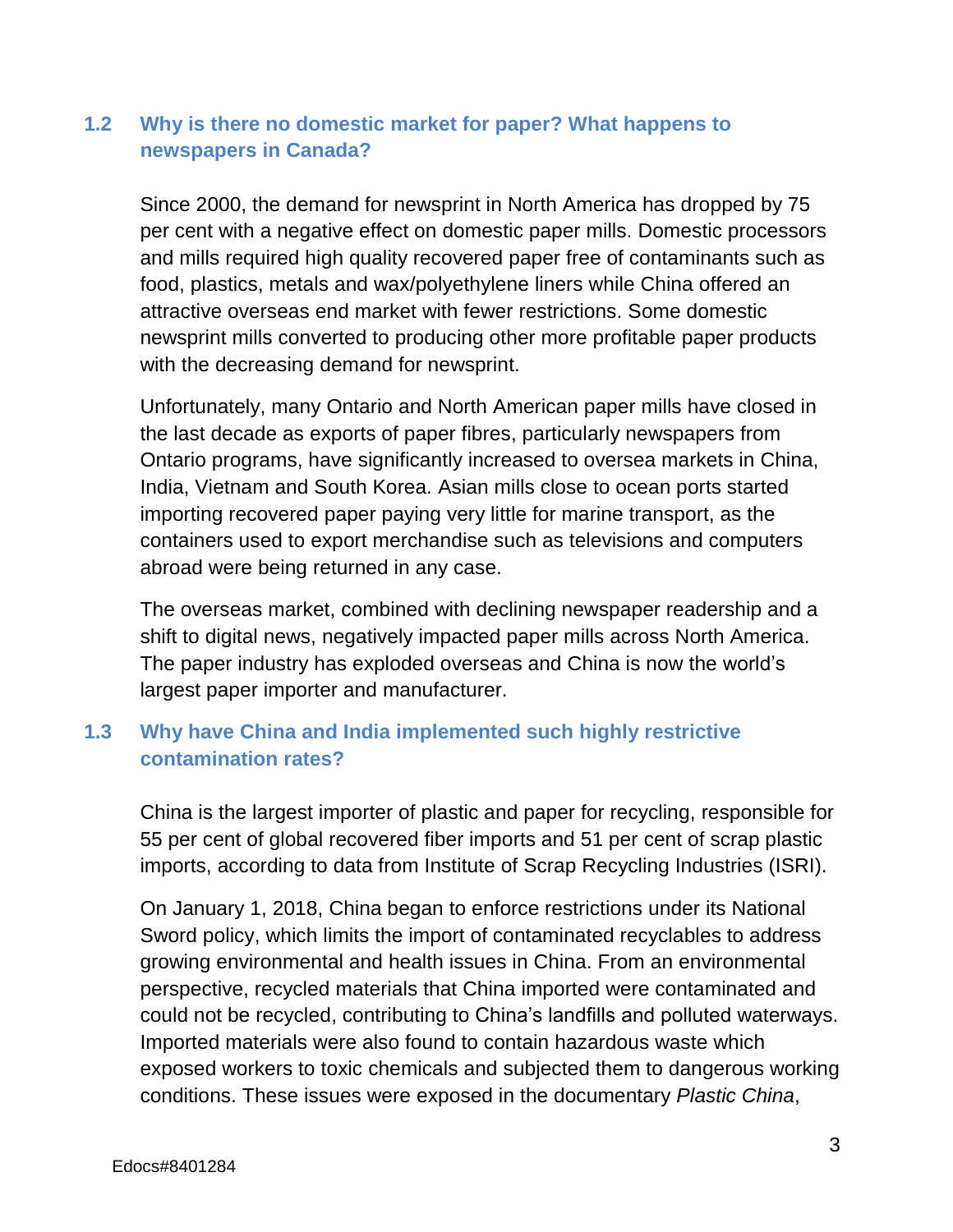which screened at the 2017 Sundance Film Festival. Public outcry following the documentary is also thought to have influenced the Chinese government to crack down on imported waste materials.

These restrictions are actively enforced through increased inspections of all imported recyclables. This policy has resulted in huge impacts to global markets as recyclers are currently working to find new places to sell their recyclable materials.

The loss of the available Chinese end market has led to saturation in India and other overseas inbound recycling material markets. India is also imposing restrictions to minimize inbound contamination and ensure only high quality recyclables are being imported. China's import policies will continue to affect global flows of paper and fibre until overall quality is improved or alternate markets become available.

# <span id="page-4-0"></span>2.0 Blue Box Program

#### <span id="page-4-1"></span>**2.1 Should we move to a dual stream blue box program and separate fibres from containers at the curb?**

Most large urban Ontario municipalities have shifted to a single stream blue box collection program. Single stream blue box collection offers collection efficiencies and reduced collection costs, resulting in higher program participation by offering a convenient recycling program to residents.

Dual stream collection (typically delivered through a blue box for containers and grey box for fibres) allows for greater quality recyclables through source separation of fibres from all other recyclables and less contamination. At the same time dual stream programs recover smaller quantities due to lower program participation. Although dual stream collection offers improved quality, it does not guarantee an acceptable level of contamination given the strict contamination limits imposed by China.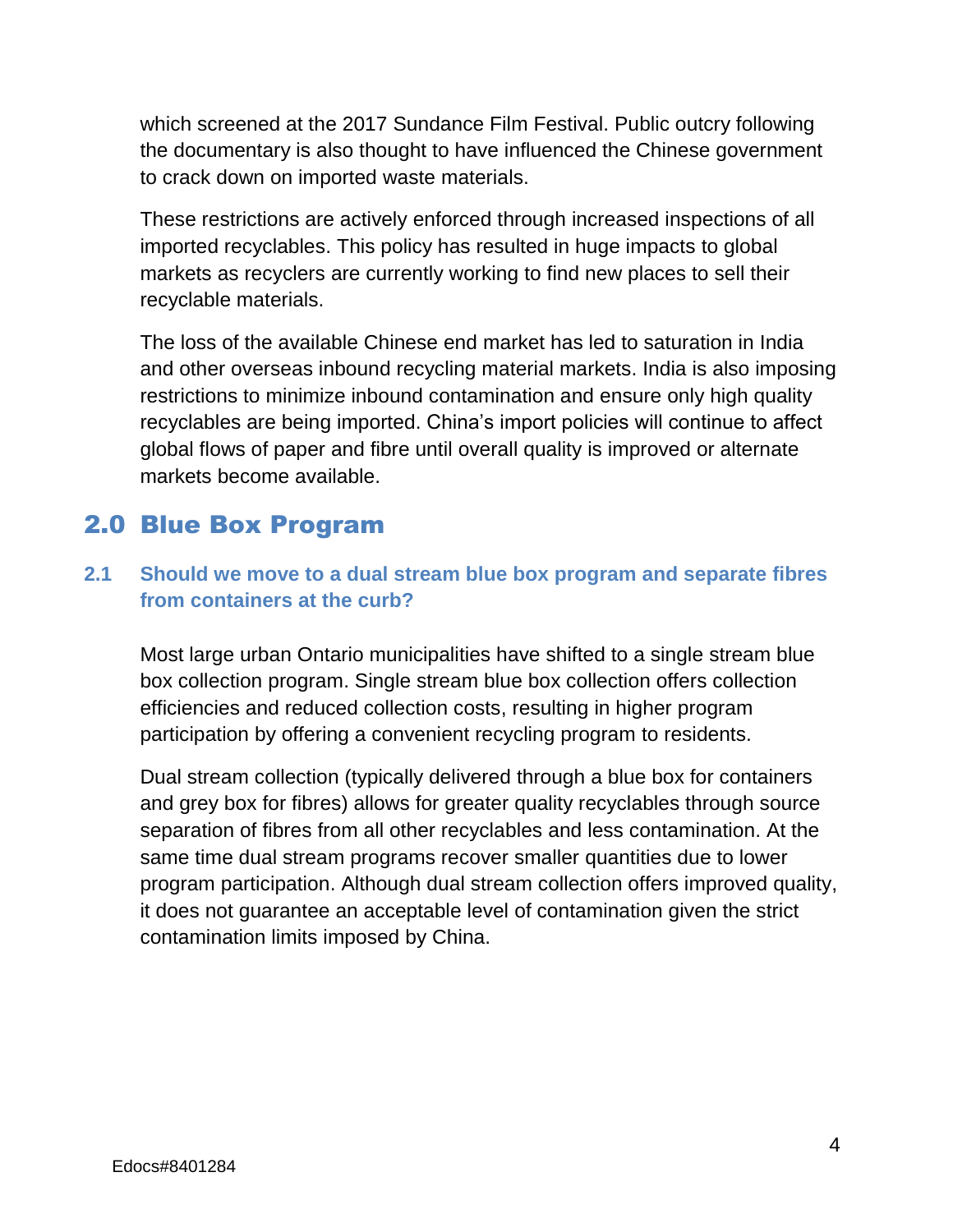Shifting back to a dual stream collection program in York Region would be complex and require coordination with local municipal collection contracts. For example:

- Current collection vehicles would need to be replaced with dual collection trucks
- Co-collection of blue box and organics practiced in all nine municipalities would need to be re-considered
- An extensive promotion and education campaign would be required in concert with a curbside enforcement strategy

Due to long-term local municipal waste collection contracts recently implemented in the northern six municipalities and already procured in the City of Vaughan and Town of Richmond Hill, it would not be feasible to implement a dual stream system at this time. York Region's Material Recovery Facility would also require upgrades and re-design of infrastructure to accommodate two streams entering the facility. The current tip floor where blue box materials are dropped off includes only one conveyor.

#### <span id="page-5-0"></span>**2.2 Can black plastics be recycled?**

Material recovery facilities operate with manual and automated processes and materials are separated based on shape and size. Most plastics are sorted by an optical sorting technology that uses the reflection of light to identify plastics. However, black plastics cannot be identified by the optical sorter because they do not reflect light and must be manually sorted to be captured properly. Black plastic such as food trays often contaminates the paper stream as their flattened shape cause them to act like paper as they travel through the automated equipment at the Material Recovery Facility. Prior to China and India's contamination restrictions, a small amount of black plastic was tolerated in paper bales. Black plastic has a limited end market; it is considered low quality and indicates the end of the plastic's life and diminishes the quality of the final recycled product. There are few uses for black plastics as it doesn't provide the versatility clear plastics and other coloured plastics provide as they can be mixed to create new coloured plastic. For these reasons, many plastic end markets consider black plastic as a contaminant.